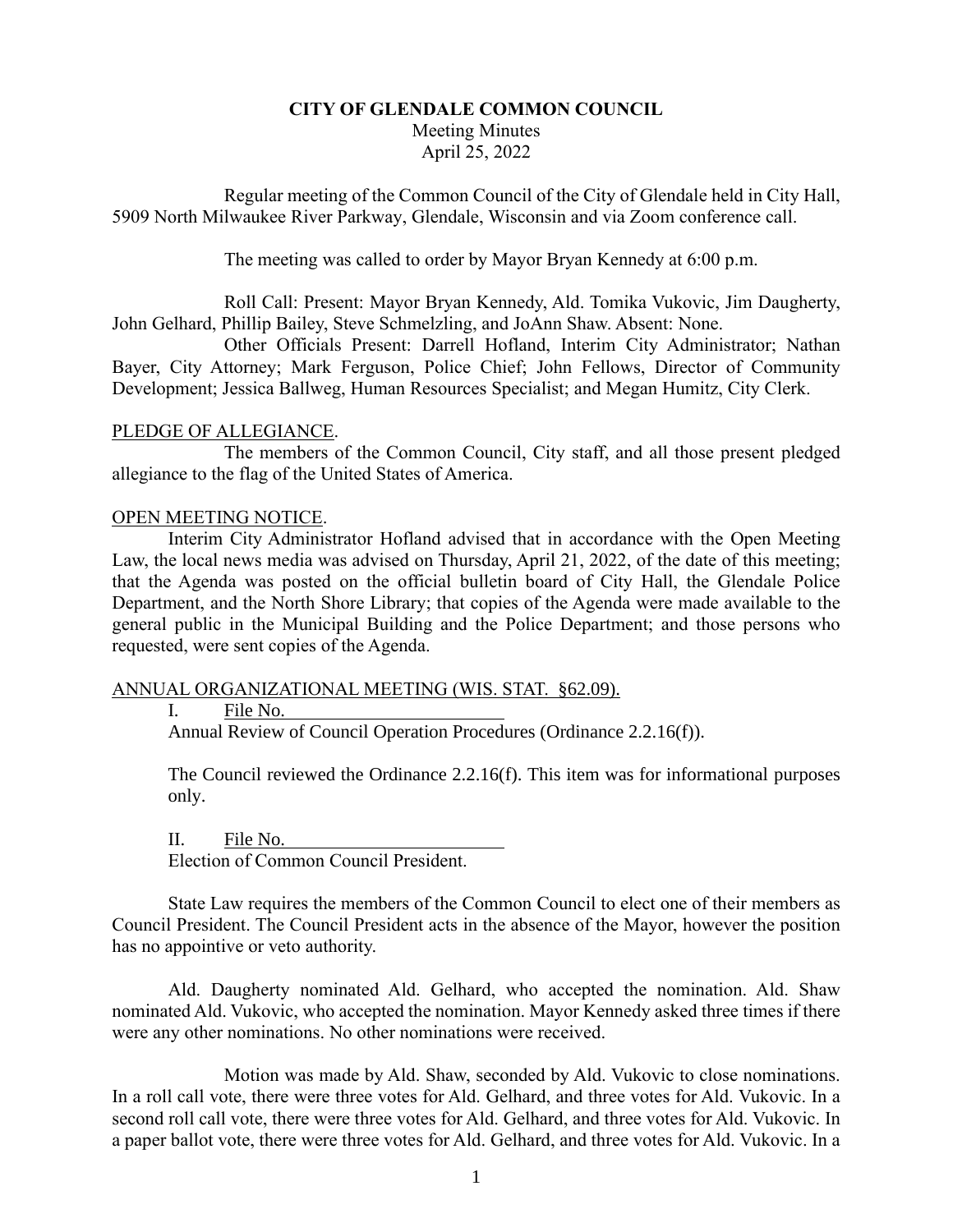second paper ballot vote, there were three votes for Ald. Gelhard, and three votes for Ald. Vukovic. Ald. Vukovic withdrew herself from consideration for Common Council President, and Ald. Gelhard was elected Council President for 2022-2023 by open vote.

III. File No. 2022-2023 Common Council Standing Committee Appointments.

Motion was made by Ald. Gelhard, seconded by Ald. Shaw, to approve the appointments submitted by the Mayor. Ayes: Ald. Vukovic, Daugherty, Gelhard, Bailey, Schmelzling, and Shaw. Noes: None. Absent: None. Motion carried unanimously.

IV. File No. Appointments to Various City Committees, Commissions and Boards.

Mayor Kennedy stated Shaun Storey is a new appointments to the Plan Commission. Mary Viergutz stepped down after serving 20 years on the Police Commission, and will be replaced by Nancy Yarbrough. The North Shore Library Board no longer has a position reserved for superintendent of schools, and; therefore, Dr. Greg Kabara has been appointed as a Glendale resident position in order to remain compliant with the state statutes. The other committees, commissions and boards have remained largely the same from the previous appointments.

Motion was made by Ald. Gelhard , seconded by Ald. Schmelzling, to confirm the appointments to the various City committees, commissions and boards as submitted. Ayes: Vukovic, Daughety, Gelhard, Bailey, Schmelzling, and Shaw. Noes: None. Absent: None. Motion carried unanimously.

# PUBLIC COMMENT.

No public comment.

# CONSENT AGENDA.

# V. File No.

Adoption of Minutes of Meetings held on March 28, 2022, April 9, 2022, April 11, 2022, and April 18, 2022, Approval of Monthly Reports, Resolution Setting the Time and Date of the First 2022 Board of Review Meeting, and Payment 1 to Visu Sewer, Inc. for work completed on the 2022 Glendale Sewer Lining & Manhole Rehabilitation Project.

Motion by Ald. Daugherty, seconded by Ald. Bailey, to approve Adoption of Minutes of Meetings held on March 28, 2022, April 9, 2022, April 11, 2022, and April 18, 2022, Monthly Reports, Resolution Setting the Time and Date of the First 2022 Board of Review Meeting, and Payment 1 to Visu Sewer, Inc. for work completed on the 2022 Glendale Sewer Lining & Manhole Rehabilitation Project. Ayes: Ald. Vukovic, Daugherty, Gelhard, Bailey, Schmelzling, and Shaw. Noes: None. Absent: None. Abstain: None. Motion carried.

#### NEW BUSINESS.

#### VI. File No.

Resolution in Support of Democracy and Nonparisan Election Administration.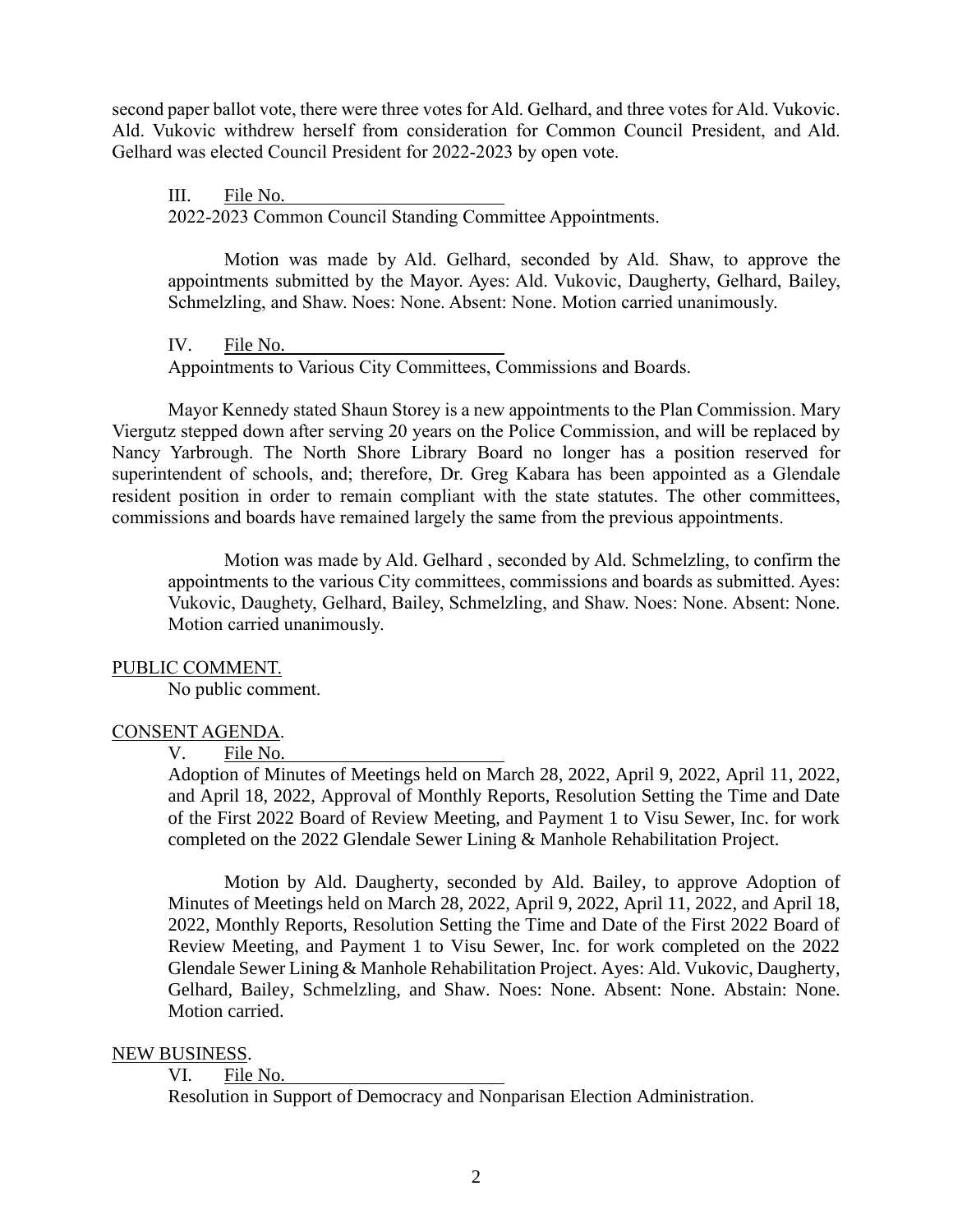Mayor Kennedy stated the resolution was brought forward by himself and Ald. Vukovovic. It is to recognize and support the City Clerk's office, election inspecotrs, and Wisconsin's system of non-partisan election administration led by the Wisconsin Election Commission.

Motion by Ald. Vukovic, seconded by Ald. Schmelzling, to approve the Resolution in Support of Democracy and Nonpartisan Election Administration. Ayes: Ald. Vukovic, Daugherty, Gelhard, Bailey, Schmelzling, and Shaw. Noes: None. Absent: None. Abstain: None. Motion carried.

VII. File No. Resolution Honoring Alderman Wiese for His Fifteen Year of Service to Glendale.

Mayor Kennedy stated the resolution provided is to recognize and thank Alderman Richard Wiese for his 15 years of service to the City of Glendale as an Alderman. Ald. Daugherty added it is likely that without Ald. Wiese's work as co-chair on the development of Maslowski Park the park would not have come to fruition.

Motion by Ald. Daugherty , seconded by Ald. Gelhard, to approve the Resolution Honoring Richard Wiese for his Fifteen Years of Serivce to Glendale. Ayes: Ald. Vukovic, Daugherty, Gelhard, Bailey, Schmelzling, and Shaw. Noes: None. Absent: None. Abstain: None. Motion carried.

VIII. File No.

Recognition of Officers Involved in the Milwaukee River Rescue on April 10, 2022.

Mayor Kennedy stated several Glendale Police Officers are being recognized for their involvement in the April 10 Milwaukee River rescue: Officer Andrew Reischl, Officer Robert Wilson, and Officer Jaimie Byrnes, Sergeant Eric Guse, Detective Samuel Krenn, and Officer Nicholas Smith.

On Sunday, April 10, 2022, at approximately 1:51 p.m., Glendale squads were dispatched to the area of Hampton Avenue near the Milwaukee River for a vehicle that had traveled into the river and was submerged. Officer Wilson and Officer Byrnes arrived a short time later and found the vehicle was submerged in 10-12 feet of water, about 30-40 yards offshore. Without hesitating, Officer Byrnes and Officer Wilson removed their police equipment and entered the water to attempt a rescue of anyone who was in the vehicle. Officer Byrnes and Officer Wilson were unable to enter the vehicle and came back to shore. Officer Reischl arrived on scene and had access to a window punch. Officer Reischl and Officer Wilson swam out to the vehicle. Officer Reischl was unable to break a window but was able to push the driver's side front window down and pulled the driver of the vehicle out through the window opening. The officers fought a very strong current that carried them 10-15 feet to the south of where they started. Officer Byrnes and Detective Krenn entered the water as Officer Reischl and Officer Wilson swam with the victim back towards shore. The officers were able to get the victim to shore and turned him over to officers on shore. The victim was extremely cold due to the temperature of the water and was pulseless. Officer Smith and Sergeant Guse moved the victim to an open area and Officer Smith began chest compressions. Officer Smith gave compressions to the point of exhaustion. Sergeant Guse then gave compressions to the point of exhaustion. Detective Krenn then took over compressions before turning the patient over to North Shore Fire/Rescue and Milwaukee Fire Department. The victim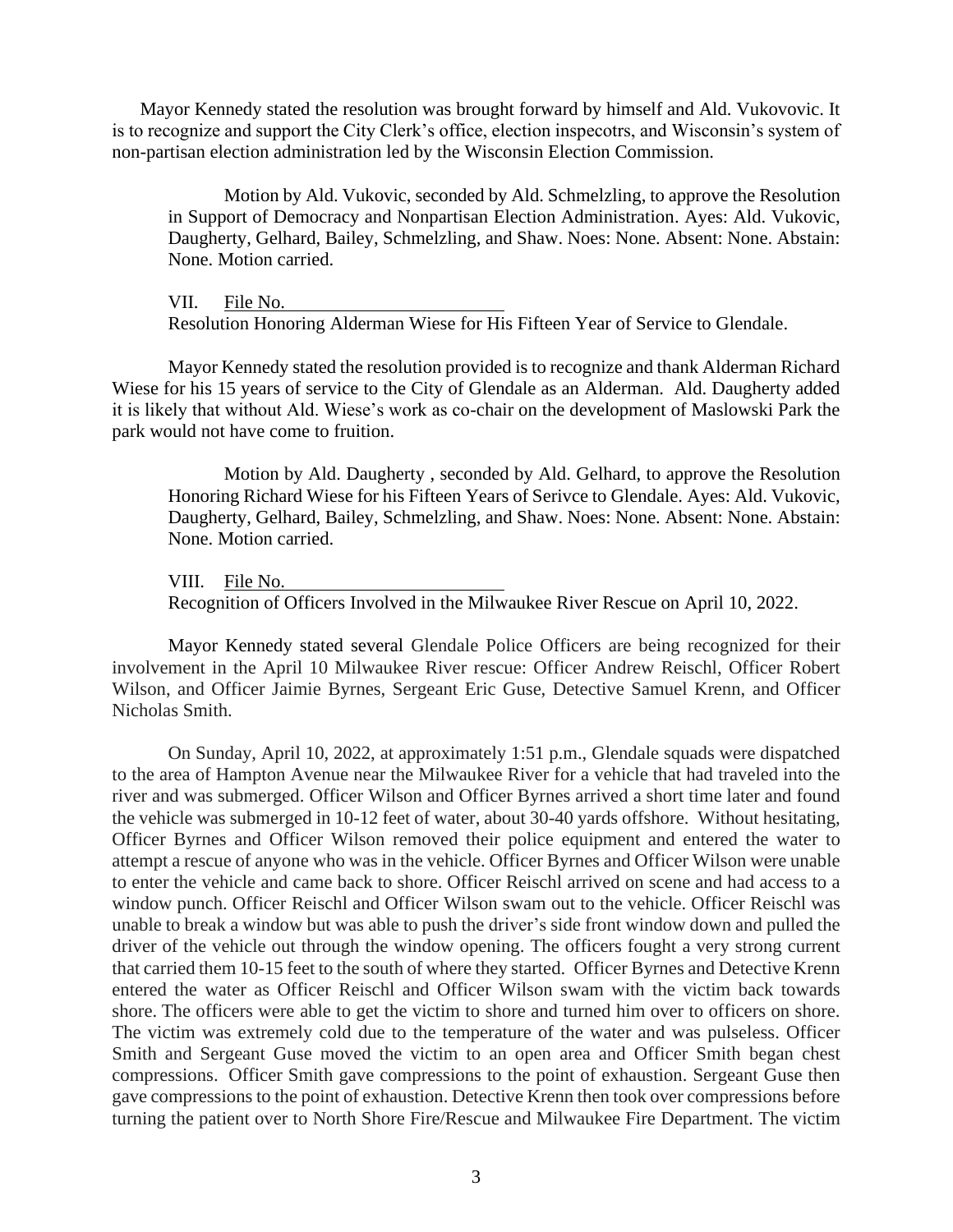soon had a pulse again and was transported to Froedtert Hospital. The victim has been released from the hospital.

Officer Byrnes, Officer Wilson, and Officer Reischl went above and beyond the call of duty during this incident and performed a courageous act while facing personal hazard to life and safety. Sergeant Guse, Detective Krenn, and Officer Smith also played a role in saving this subject's life. Their professionalism, their teamwork, and their ability to act quickly reflect their dedication to this profession, their dedication to the community, and their dedication to the Glendale Police Department. Officer Andrew Reischl, Officer Robert Wilson, and Officer Jaimie Byrnes received Valor awards for their actions. Sergeant Eric Guse, Detective Samuel Krenn, and Officer Nicholas Smith received lifesaving awards for their actions.

Mayor Kennedy stated the actions of the officers are a positive reflection of the caliber of officers working for the City of Glendale and extended his gratitude.

Chief Robert Whitaker extended his appreciation for the efforts of the officers on behalf of himself and the staff of the North Shore Fire/Rescue.

This item was for discussion purposes only. No action was taken.

#### IX. File No.

Application for Temporary Picnic License filed by Glendale Little League.

Interim Administrator Hofland stated the Glendale Little League is seeking approval for a Temporary Class "B" Picnic Licenses for the Glendale Little League Family Fun Day, held at 1401 West Civic Drive, on June 4, 2022, from 11:00 a.m. to 5:30 p.m. All applications are on file in the Clerk's office. The Police Department has completed their review. The Clerks' Office is requesting Council consider approval of this application, as the Glendale Little League has submitted a request for a Temporary Class "B" Picnic License in 2021 and was in violation of their license compliance for serving "vodka lemonade" drinks. In addition, it was determined the this was not the organization's first violation of their license. Prior to issuance of this license, it is necessary for the Council to waive the prohibition of the sale and distribution of alcoholic beverages on City property for Glendale Little League events.

Motion by Ald. Daugherty, seconded by Ald. Gelhard, to the Temporary Class "B" Picnic License for the Glendale Little League Family Fun Day, held at 1401 West Civic Drive, on June 4, 2022, from 11:00 a.m. to 5:30 p.m.. Ayes: Ald. Vukovic, Daugherty, Gelhard, Bailey, Schmelzling, Shaw, and Mayor Kennedy. Noes: None. Absent: None. Abstain: None. Motion carried.

Ald. Vukovic wants a stipulation on the license approval that there will be a suspension of licensing privileges to the applicant for five years if there are any violations to the laws of the liquor license this year, as these are also state law violations.

City Attorney Bayer stated tehere is no requirement to renew on due process law, and the City has the authority to place the condition to suspend a license if an applicant is caught in violation of the terms of the license. In terms of a Temporary Class B license, the applicant is the organization itself.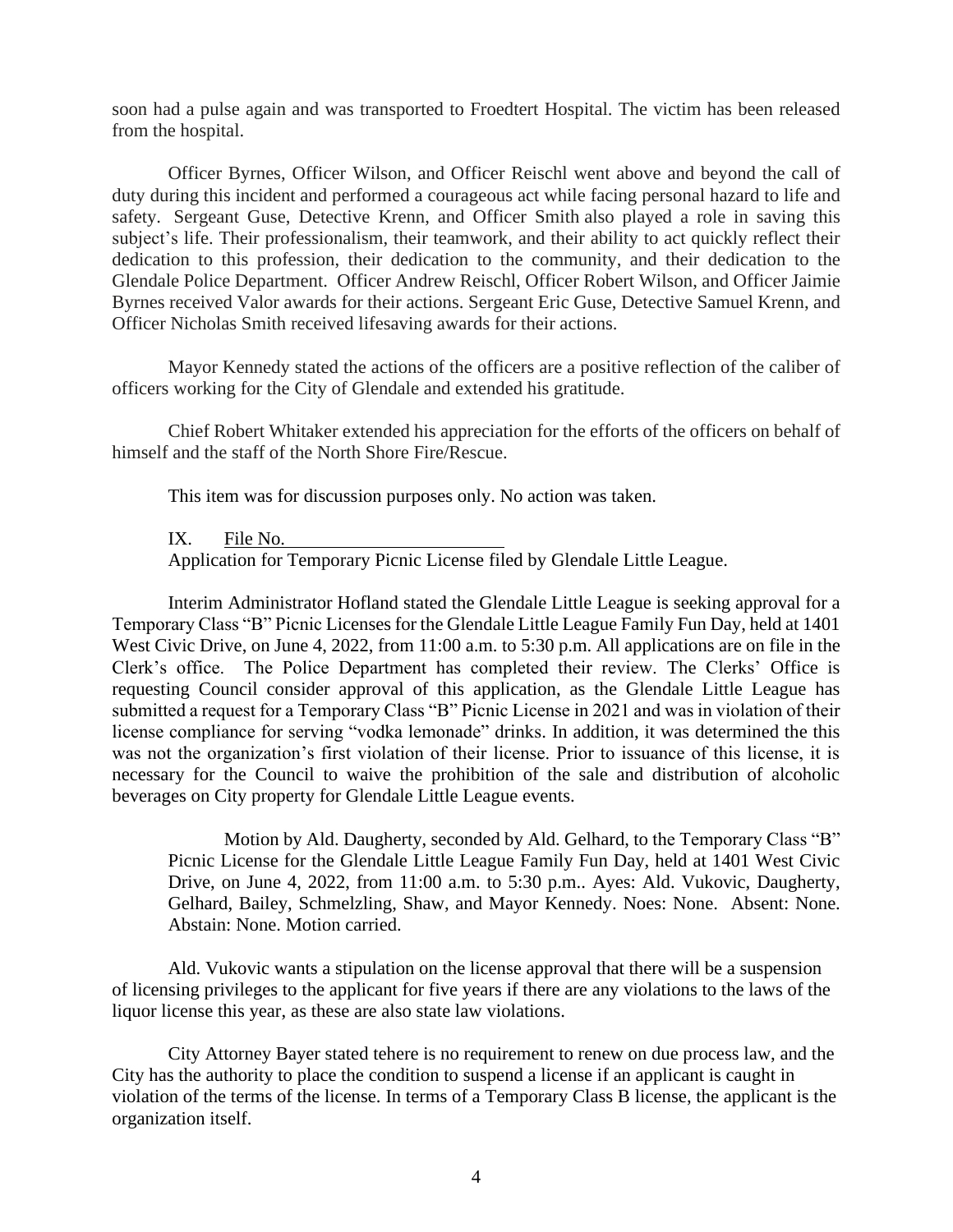Motion by Ald. Vukovic, seconded by Ald. Shaw, to the amend the approval of the Temporary Class "B" Picnic License for the Glendale Little League Family Fun Day, held at 1401 West Civic Drive, on June 4, 2022, from 11:00 a.m. to 5:30 p.m. to include the agreement the that the applicant as a condition of receiving a picnic liquor license for this years event understands that if there's any violation for serving anything other than fermented malt beverages/wine as stated in the application, the applicant agrees it will not be eligible for a license for the next 5 years. Ayes: Ald. Vukovic, Daugherty, Gelhard, Bailey, Schmelzling, Shaw, and Mayor Kennedy. Noes: None. Absent: None. Abstain: None. Motion carried.

#### X. File No.

Specific Implementation Plan (SIP): Discussion and possible action for a specific implementation plan for a Planned Unit Development District for Devo Properties / River Park Apartments, 1616 W Bender Road, Tax Key Number 1619-974-000.

Mr. John Fellows stated River Park Apartments, LLC (Greg Devorkin) has acquired the vacant 1616 West Bender Road property, former home to several nursing home businesses dating back to the mid-1960s. Devo Properties, LLC (also Greg Devorkin) has petitioned the City of Glendale to rezone the property from S-1 Special (Institutional) District to PD-Planned United Development District-Multi-Family Residential for the purpose of transforming the property to a multi-family residential setting. A general development plan was approved by the City on February 14, 2022. Planned Unit Development District requires a three-part process that include a rezoning/general development plan approval, followed by a specific implementation plan, followed by a development agreement.

The existing building will remain but will be converted into apartment living units with the exterior repaired and enhanced, repair to the parking lot, and revitalizing the landscape beautification. In the submittal materials the project is generally presented to include 50 to 55 apartment living units and there is discussion of adding garages. The apartments will include studios, one-bedroom (about 875 square-feet), and two-bedroom (about 1,100 square-feet). The submittal states that there are 103 parking spaces (about two parking spaces per unit with 50 apartments); however, qualifies that figure with the addition of the future garages. The anticipated total investment is stated to be greater than \$5,000,000. Construction will start in Spring 2022 with occupancy to commence in mid-2023. The specific development plan submittal includes a detailed site plan, architectural drawings, landscaping plan and lighting plan. At their April 12 meeting, the Plan Commission reviewed and recommended Council approval of the implementation plan for the development. The next step will be a development agreement before the Common Council, which will hopefully be brought forth at the May 9 meeting.

Ald. Schmelzling raised the question of whether painting brick is bad idea structrually. Mr. Fellows stated it is not necessarily a structural issue, but can be a maintenance issue. It is often done to help with water infiltration on older brick, and is also a current aestethic trend.

Ald. Vukovic questioned if the apartment complex will be market rate apartments or senior living. Mr. Fellows stated he is not aware of any federal programs at the complex, and it is not a senior living facility but will be available for all ages.

Motion by Ald. Daugherty, seconded by Ald. Gelhard, to approve the specific development plan for a Planned Unit Development District for Devo Properties / River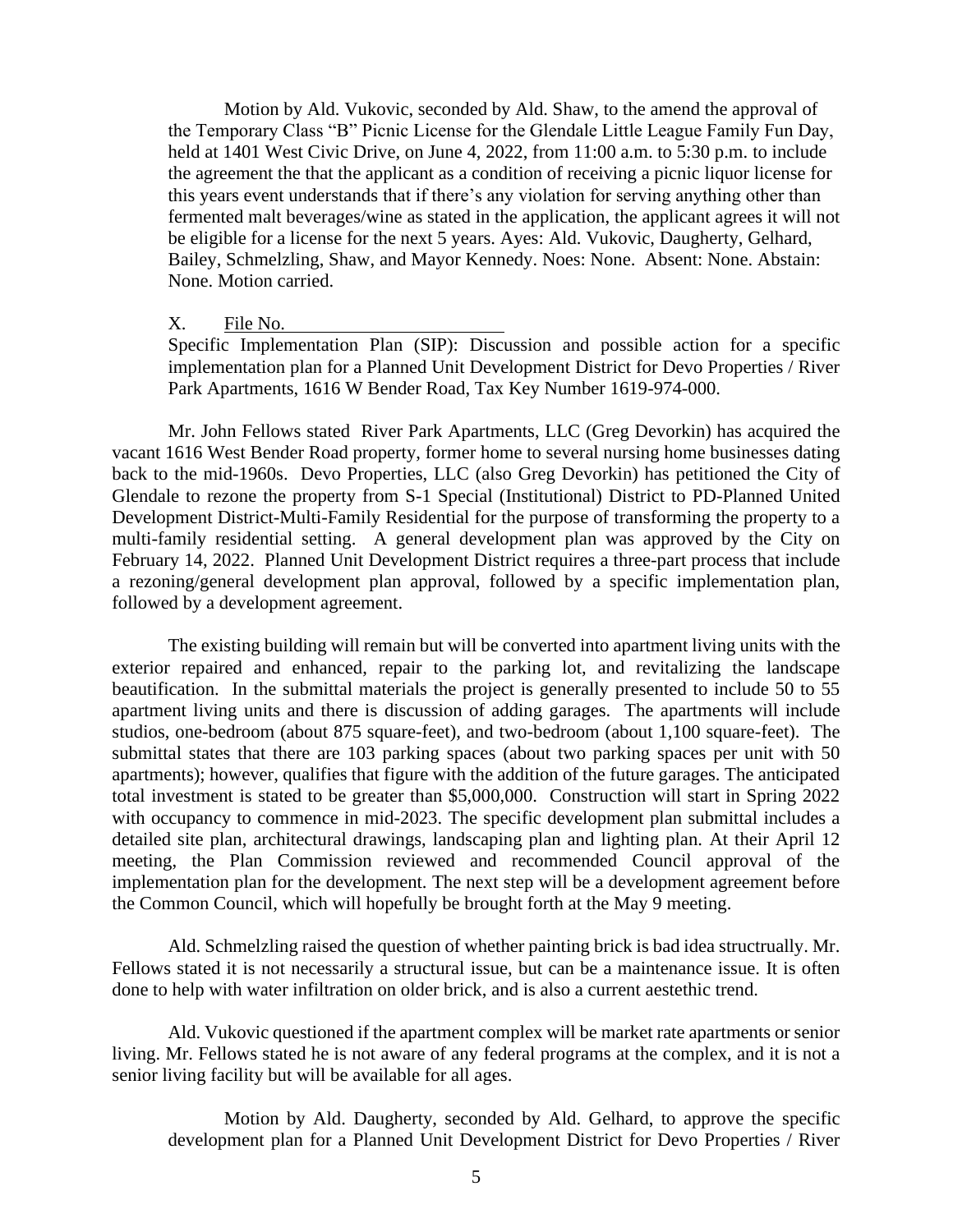Park Apartments, 1616 West Bender Road, Tax Key Number 1619-974-000, subject to the six conditions provided. Ayes: Ald. Vukovic, Daugherty, Gelhard, Bailey, Schmelzling, and Shaw. Noes: None. Absent: None. Abstain: None. Motion carried.

XI. File No.

Certified Survey Map: Discussion and possible action for a proposed Certified Survey Map (CSM) to assemble the lands into a singluar tax parcel for Wisconsin Department of Transportation and Chick-fil-A, 5201 North Port Washington Road and Environs, Tax Key Number 1969-000-001.

Mr. John Fellows stated a Certified Survey Map (CSM) is proposed for the lands that include 5201 North Port Washington Road and Environs, comprising a total of 1.009 acres or 43,967 square feet of land, in order to create one parcel from an existing parcel and excess right of way owned by the WisDOT. The purpose of combining this land will allow for the driveway to align with the intersection. Plan Commission at their April 12 meeting recommend approval of the CSM, subject to the requirements of payment of the \$105 administrative fee, making any required technical corrections to the document as indicate by the City Engineer, payment of City Engineer CSM technical review fees, and other required fees, if any

Motion by Ald. Vukovic, seconded by Ald. Daugherty, to approve a CSM for WisDOT and Chick-fil-A, 5201 North Port Washington Road and Environs, Tax Key Number 1969-000-001 with requirements of payment of the \$105 administrative fee, making any required technical corrections to the document as indicate by the City Engineer, payment of City Engineer CSM technical review fees, and other required fees, if any. Ayes: Ald. Vukovic, Daugherty, Gelhard, Bailey, Schmelzling, and Shaw. Noes: None. Absent: None. Abstain: None. Motion carried.

XII. File No.

Review and Approval of Johnson Control's Request for Open Burn Permit to Maintain the Prairie at 5757 N Green Bay Avenue.

Mr. Hofland stated David J. Frank Landscaping, on behalf of Johnson Controls, is requesting Common Council approval for an Open Burn Permit to maintain the prairie at 5757 N Green Bay Road. The date of the open burn is Saturday, April 30, 2022. The last Open Burn Permit was approved by the Common Council at their March 16, 2016 meeting. The North Shore Fire/Rescue will approve the permit, contingent upon the Common Council's approval.

Mr. Hofland stated approval for the open burn typically occurs every two years, however the motion could allow for a five-year permit, instead of requiring annual approval. Coordination would then take place with staff on an annual basis to ensure a safe burn.

Ald. Gelhard clarified if the burn only takes place one time per year. Mayor Kennedy stated it takes place once every other year, in order to maintain the growth of the prairie.

Motion by Ald. Daugherty, seconded by Ald. Bailey, to approve the Open Burn Permit at 5757 N Green Bay Road for five years for the purpose of maintaining a prairie at 5757 N Green Bay Road with a scheduled burn date of April 30, 2022. Ayes: Ald. Vukovic, Daugherty, Gelhard, Bailey, Schmelzling, and Shaw. Noes: None. Absent: None. Abstain: None. Motion carried.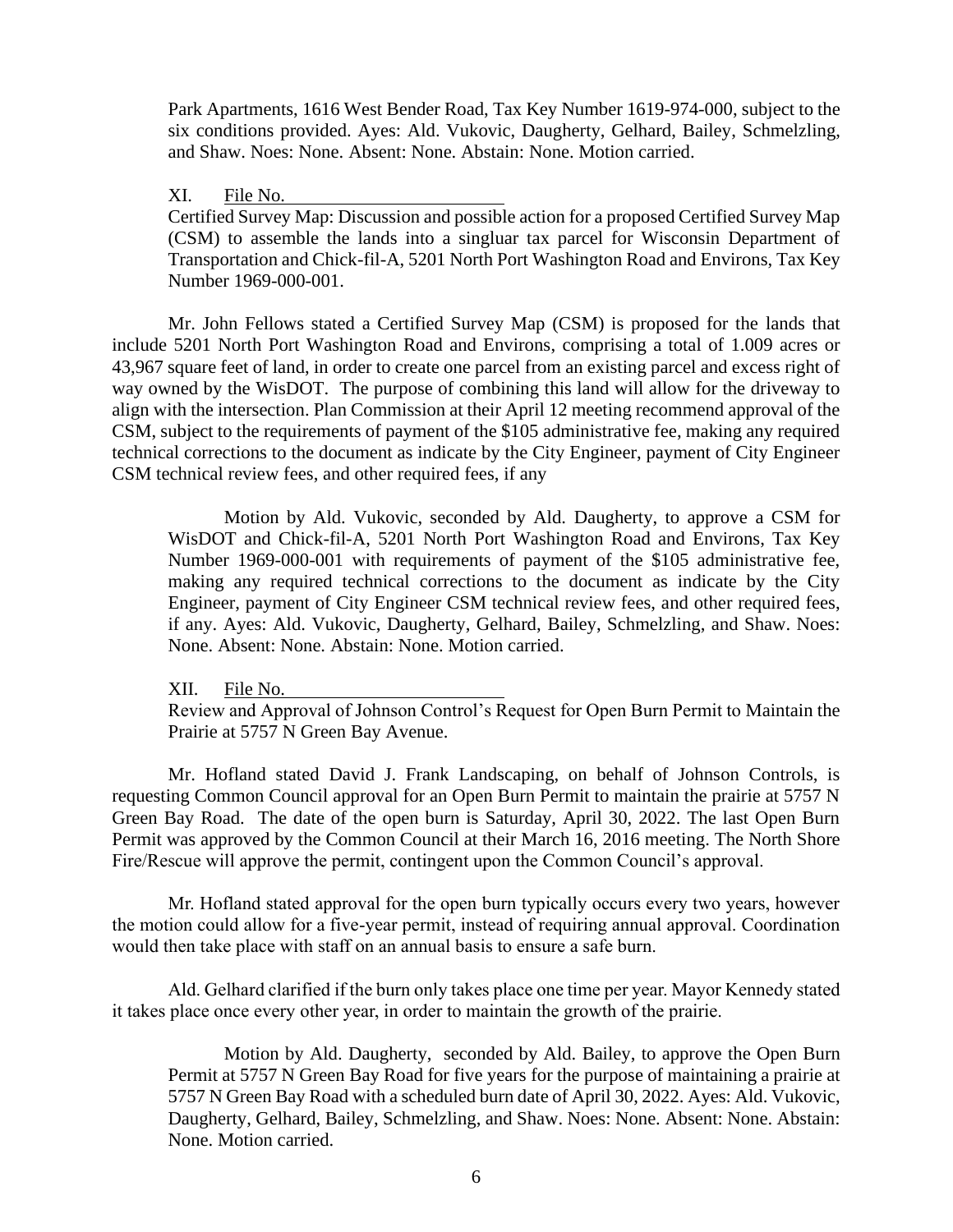XIII. File No.

Request to Approve Police Deparmtnet Participation in the Speed Grant and to Approve Participation in Seatbelt and OWI Grants.

Chief Ferguson stated the police department has participated in the North Shore Traffic Safety Task Force for many years. This program is administered by the River Hills Police Department in which WI DOT supplies grants to fund overtime costs associated with speed, seatbelt, and Operating While Impaired enforcement. The grant funding for speed enforcement includes \$5,000 and runs from June 1, 2022 – August 31, 2022. The seatbelt and OWI grants will become available in the fall. Overtime costs for all three of the grant opportunities was accounted for in the 2022 budget under revenue account 43523, Public Safety Grant. Total amount for all three traffic grants is \$39,400.

Motion by Ald. Gelhard, seconded by Ald. Schmelzling, to approve the police department to participate in the speed grant and approve the police department in the seatbelt and OWI grants when they become available. Ayes: Ald. Daugherty, Gelhard, Bailey, Schmelzling, and Shaw. Noes: None. Absent: None. Abstain: Ald. Vukovic. Motion carried.

XIII. File No.

Review and Approval of Memorandum of Understanding between Milwaukee Metropolitan Sewerage District for Invasive Species Removal and Reforestation at 6459 Norht Sunny Point Lane.

Interim Administrator Hofland stated The City of Glendale received an offer from Milwaukee Metropolitan Sewerage District (MMSD) to remove invasive species and reforest the city-owned property located at 6459 North Sunny Point Lane. At its April 11 meeting, the Common Council agreed to allow MMSD to utilize goat grazing as a pilot program to control buckthorn, an invasive vegetation, and reforest the property which is upstream from Kletzsch Dam Fish Passage Project. The memorandum of understanding (MOU) describes MMSD's plan to coordinate with the city on the removal of invasive species and reforest the property. In return for MMSD's assistance, the City of Glendale agrees in the MOU to grant MMSD access to the property to perform goat grazing and reforestation and grant any permits or licenses at no cost, provide timely input to MMSD on the restoration plan, and provide to MMSD at no cost an 11 year conservation easement on the property to begin at the conclusion of MMSD's reforestation of the property.

Interim Administrator Hofland added the adjacent vacant lot at 6477 N Sunny Point Lane will also be included in the Memorandum of Understanding but was not listed on the original document.

Ald. Vukovic requested clarification the 11-year conservancy as related to the goats. Interim Administrator Hofland stated the conservancy is for 11 years, but the goat portion of the reforestation will only be for two years.

Motion by Ald. Daugherty, seconded by Ald. Gelhard, to approve the Memorandum of Understanding with the Milwaukee Metropolitan Sewerage District for the removal of invasive species and reforestation of the city-owned properties located at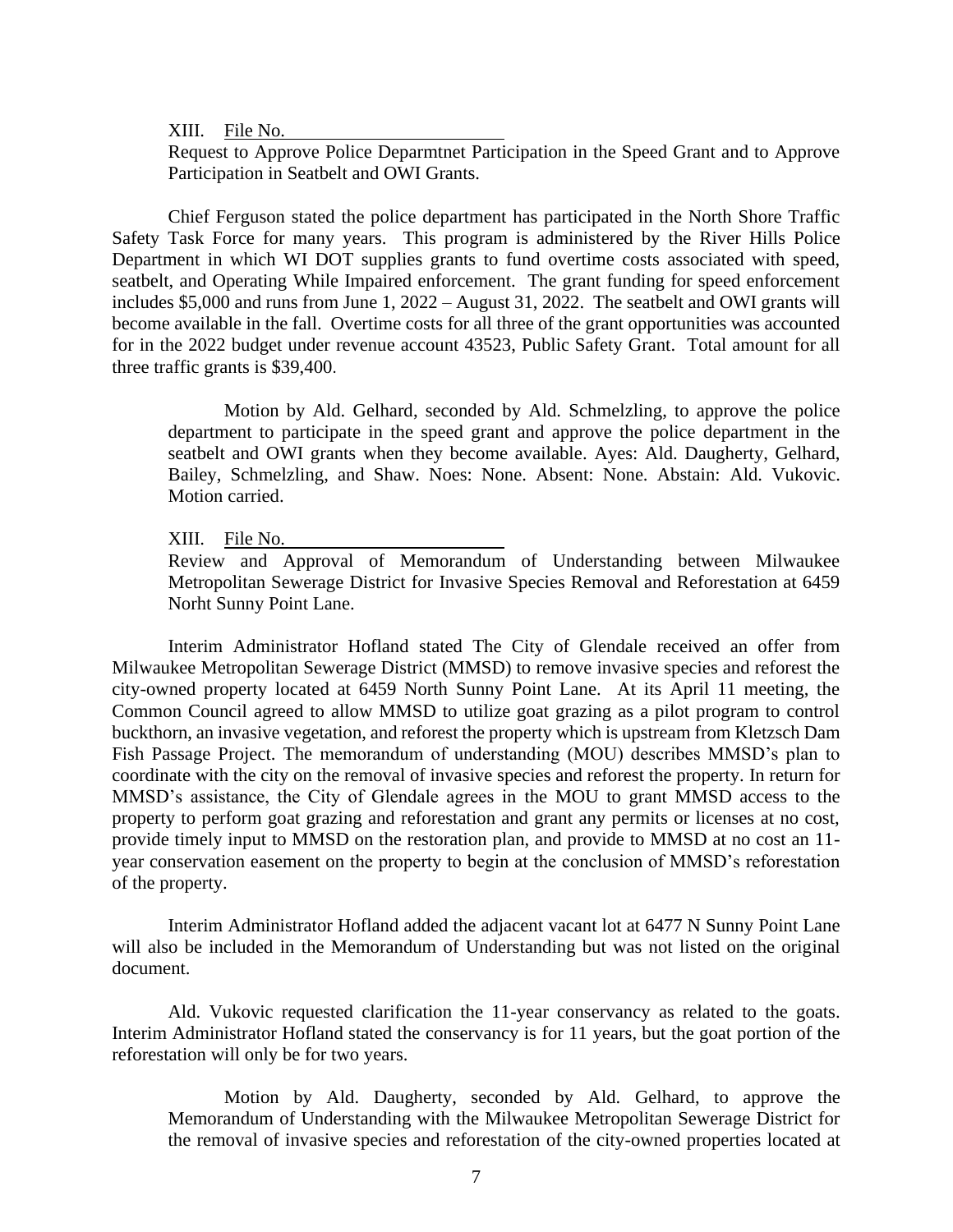6459 and 6477 North Sunny Point Lane. Ayes: Ald. Vukovic, Daugherty, Gelhard, Bailey, Schmelzling, and Shaw. Noes: None. Absent: None. Abstain: None. Motion carried.

XIV. File No.

Resolution Approving an Intermunicipal Agreement Authorizing the Connection of a Glendale Property to City of Milwaukee Water and Sanitary Sewer Facilities and Services.

Interim Administrator Hofland stated Outreach Community Health Center, Inc. owns the property at 210 West Capitol Drive, City of Milwaukee, near the far southern end of the City of Glendale. The property owner is proposing an addition to its existing building and portions of the addition lie within the City of Glendale. The Glendale portion of the property where the addition will be construction does not access to City of Glendale water and sanitary sewer facilities or services. The City of Milwaukee has indicated its willingness to provide these services to the building addition. Previously on February 9, the Common Council acted on a similar resolution which also contained stormwater drainage in addition to water and sanitary sewer facilities and services. Based upon further review, it has been determined that stormwater drainage facilities and services are available from the City of Glendale.

Motion by Ald. Gelhard, seconded by Ald. Bailey, to approve the Resolution Approving an Intermunicipal Agreement Authorizing the Connection of a Glendale Property (Parcel No. 2421197001) located at 210 West Capitol Drive to City of Milwaukee Water and Sanitary Sewer Facilities and Services and rescind the related Intergovernmental Agreement approved on February 9 , 2022. Ayes: Ald. Vukovic, Daugherty, Gelhard, Bailey, Schmelzling, and Shaw. Noes: None. Absent: None. Abstain: None. Motion carried.

XV. File No.

Review and Approve Creation of Administrative Services Manager Position and 2022 Classification Structure Placement.

Ms. Jessica Ballweg stated The City of Glendale is considering the reclassification of the current Administrative Assistant to the Police Chief position at Pay Grade 5 to the new position of Administrative Services Manager at Pay Grade 6 of the 2022 Classification Structure. It was recommended during the Police Organization Study to make the Administrative Assistant the supervisor over records and desk clerks. The current employee has accepted the challenge of the new assignments in addition to her regular Police Department duties as of September 2021. Discussion between the Interim City Administrator, Deputy City Administrator, Chief of Police, and Human Resources Staff led to the recommendation to create the Administrative Services Manager position at an exempt Pay Grade 6. Based on the current employee's additional duties, position expectations and qualifications, City Staff is recommending the salary adjustment to Step 6 of Pay Grade 6 (\$61,619), effective January 1, 2022 and salary adjustment to Step 7 of Pay Grade 6 (\$62,389), effective on the anniversary date of the employee's new responsibility – September 27, 2022. The employee's current salary is \$59,847. Budget impact in 2022 for the recommended change is \$2,243 including salary and benefits.

Ald. Schmelzling stated he is happy to see the police organizational study recommendations leading to positive changes.

Motion by Ald. Schmelzling, seconded by Ald. Gelhard, to approve the creation of